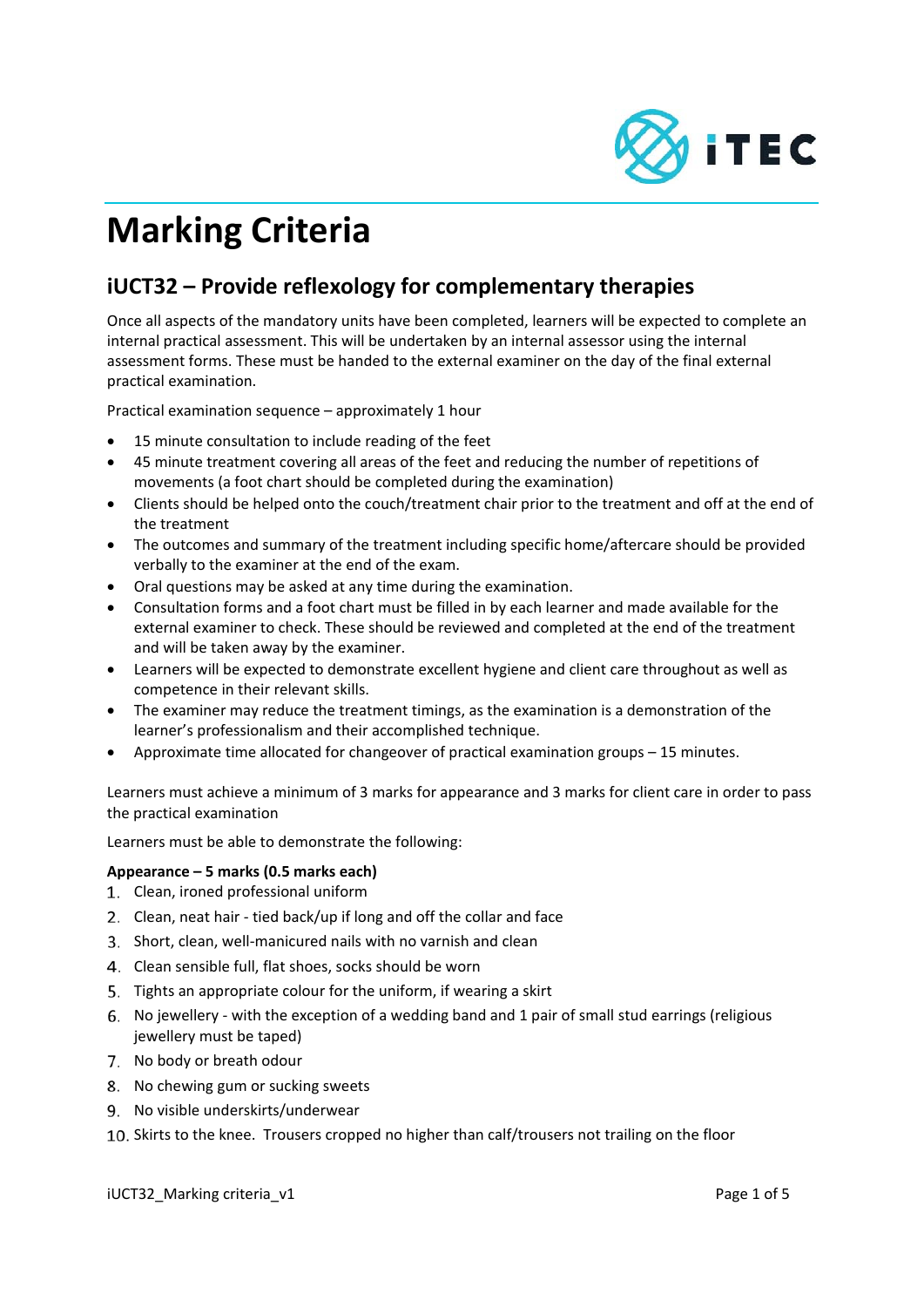#### **Client care – 5 marks (1 mark each)**

- 1. Greeted and introduced self to the client
- Assisted client on and off the treatment couch/chair
- Explained the treatment procedure to the client
- Ensured client's comfort/modesty throughout
- Maintained a positive and professional approach to the client throughout

#### **Hygiene and sterilisation – 10 marks (2 marks each)**

- Wiped equipment over with sanitiser before, during and after use as appropriate
- 2. Sanitised own hands before, during and after treatment as appropriate, and sanitised client's feet/hands
- 3. Replaced lids on products and used spatulas to remove cream/wax/balm
- Disposed of cotton wool, tissues, paper roll and general waste hygienically and appropriately
- Ensured the client's footwear was stowed under the couch/treatment chair and that the client did not walk around barefoot

#### **Consultation – 5 marks (1 mark each)**

- 1. Sat appropriately and used suitable body language
- Tactfully obtained all relevant information, whilst respecting client's confidentiality
- Established a rapport with the client and explained any benefits, effects and limitations of the treatment and co‐operation required
- Utilised a range of questioning techniques
- 5. Allowed the client the opportunity to ask questions

#### **Reading of the feet – 10 marks (1 mark each)**

- 1. Established the presence of any contra-indications
- Assessed the skin texture and established the presence of any areas of hard skin
- Assessed the colour of the skin/feet
- Assessed the flexibility of the feet, i.e. ankle and toe joints
- 5. Assessed the temperature of the feet
- Assessed any areas of swelling/puffiness
- 7. Assessed the odour of the feet
- Established the way in which the feet fell when the client relaxed
- Assessed the nails for discoloration or abnormalities
- 10. Assessed the skeletal structure and arches of the feet

#### **Rapport with the client – 5 marks (1 mark each)**

- 1. Observed the client's expression during the treatment
- 2. Ensured the client displayed open body language
- 3. Did not diagnose
- Ensured findings were recorded on a blank foot chart during the treatment
- Ensured the client was aware of the treatment procedures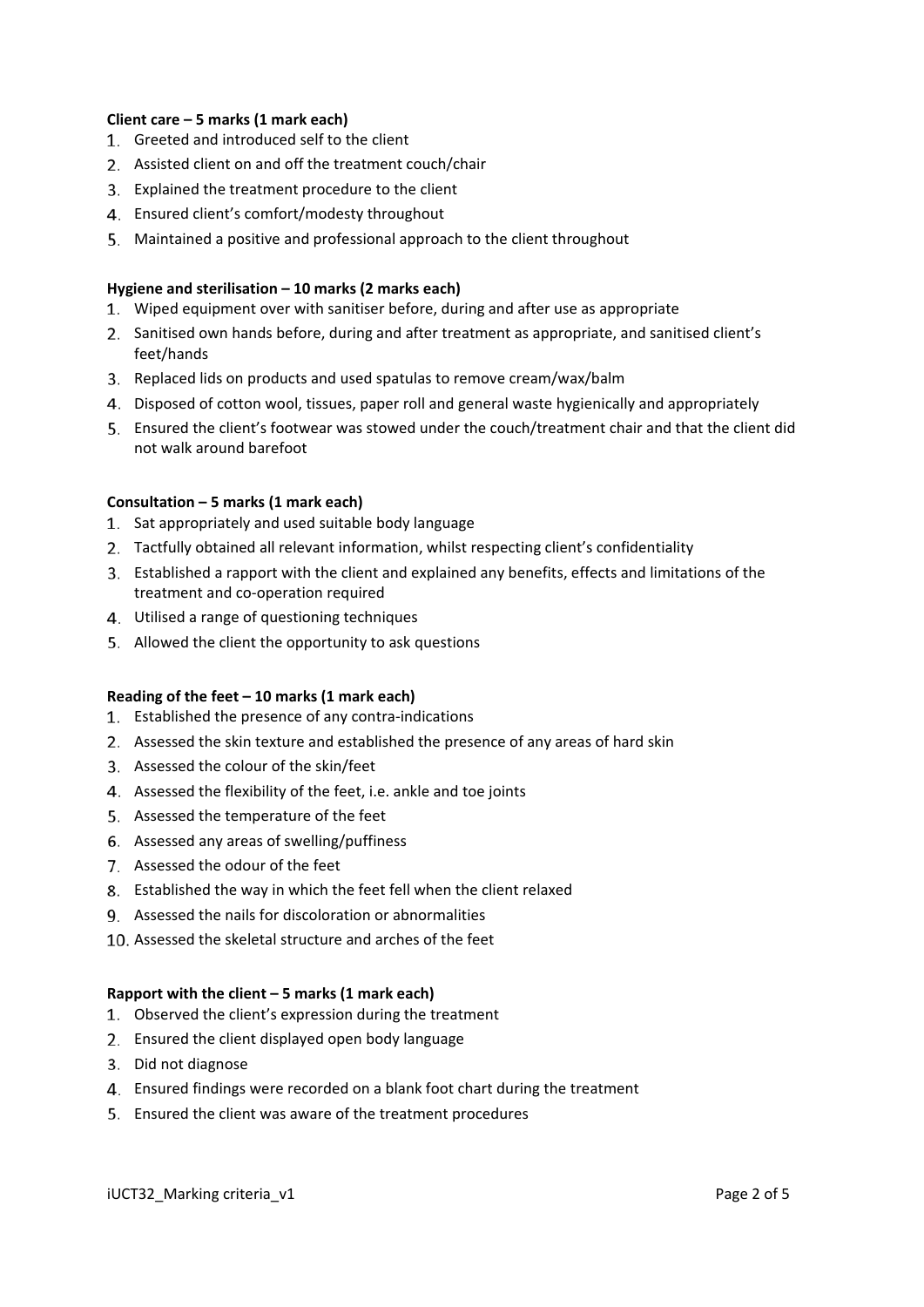# **Treatment techniques – 25 marks (5 marks each)**

iTEC recognises reflexology routines and techniques are varied and different. The learner must demonstrate a safe and acceptable routine.

- Demonstrated an appropriate warm up massage routine on feet prior to treatment
- Followed a logical sequence of working incorporating a variety of techniques
- 3. Applied appropriate pressure throughout the treatment
- Ensured the client was comfortable with the pressure applied
- Completed treatment in a commercially acceptable time and concluded the treatment in an appropriate manner

# **Accuracy of locating reflexes – 20 marks (4 marks each)**

- 1. Demonstrated knowledge of the zones of the feet
- Located appropriate reflexes for any condition
- 3. Reworked an area if crystals were found
- 4. Identified any reflex points on the foot
- 5. Identified any reflex points on the hand

# **Posture – 5 marks (1 mark each)**

- 1. Remained seated throughout the treatment
- Maintained appropriate working position of back with feet flat on floor throughout the treatment
- Demonstrated appropriate working position of shoulders throughout treatment
- Demonstrated appropriate working position of arms throughout treatment
- 5. Demonstrated flexibility of the wrists throughout treatment

# **Treatment summary – 10 marks (2 marks each)**

- 1. Client's medical history
- 2. Reading of the feet
- Details of the reflex points noted during the treatment, client reactions and feedback
- Advice for home care
- 5. Ongoing treatment advice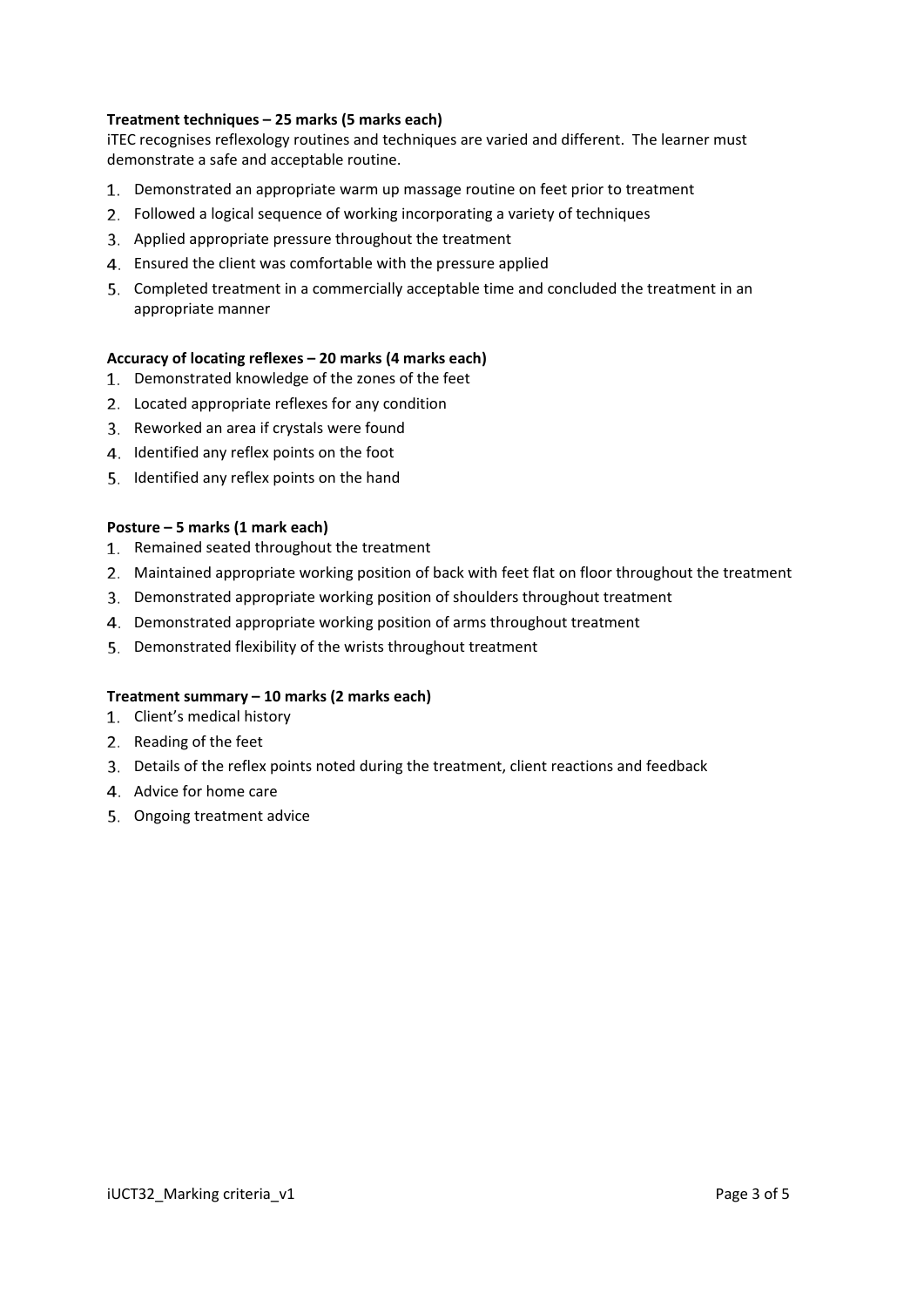#### **Sample oral questions**

- Why is it important to perform a detailed consultation?
- 2. When might you need to refer a client?
- What presenting problems does your client have?
- 4. Name some contra-indications for reflexology
- Why is the temperature of the foot relevant?
- Why is the colour of the foot relevant?
- 7. When would you use hand reflexology?
- 8. How would you describe this treatment to your client?
- Why is it important to perform a foot massage prior to a reflexology treatment?
- 10. Where would you normally use finger walking?
- 11. How would you decide on the correct medium to use for a treatment?
- 12. Why is it important to note treatment findings on a foot/hand chart during the treatment?
- 13. If you feel grittiness, what do you do?
- 14. If your client has swollen or puffy ankles, what could this suggest?
- 15. How would you store your treatment consumables safely?
- 16. How does client feedback after a session help the ongoing treatment plan?
- 17. How does reflective practice help your development as a reflexologist?